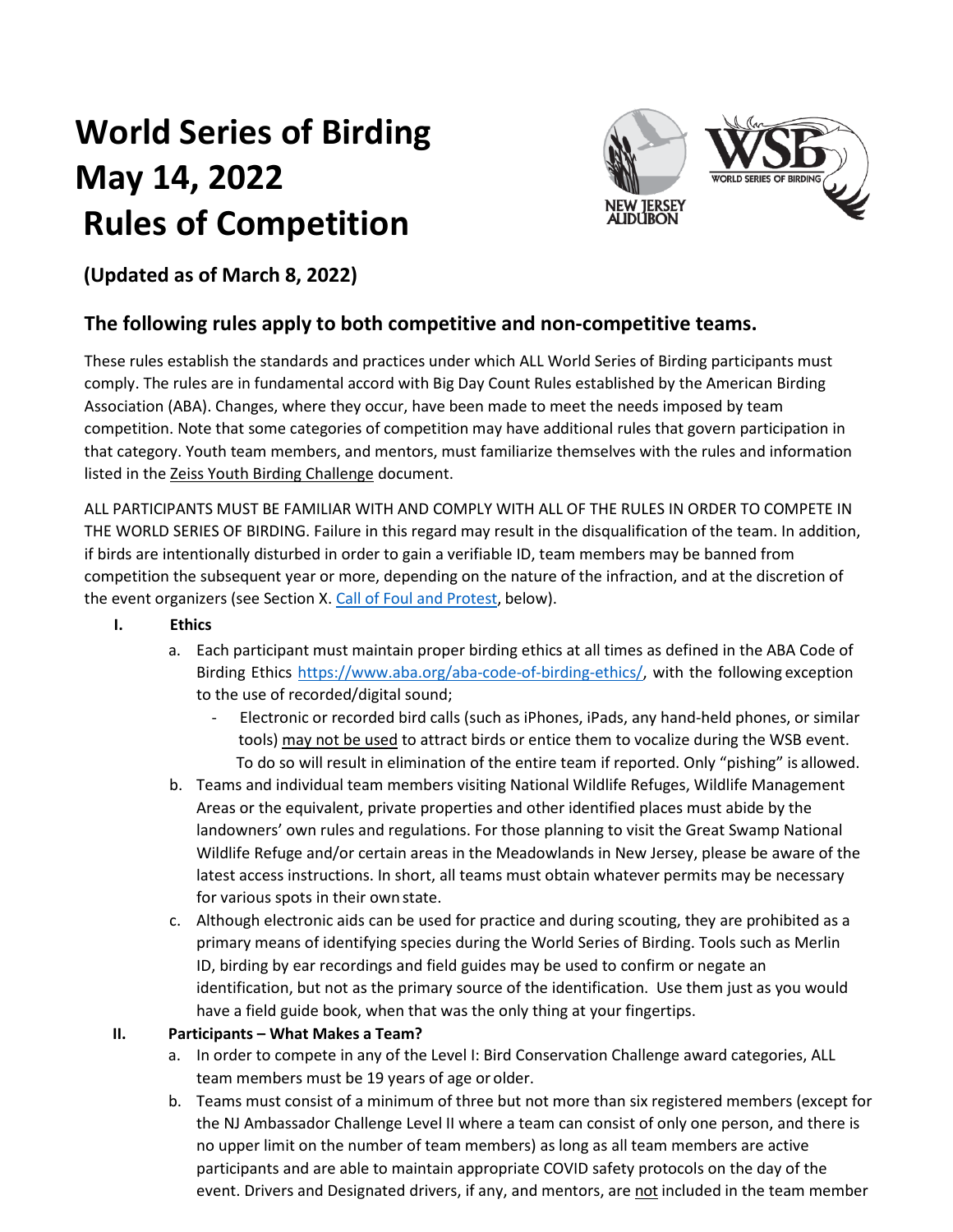total.

- c. All participants must be listed on a team via online registration by 12 midnight on Friday, May 13th. Online registrations and submitted checklists are time stamped.
- d. An individual can be part of only one team.
- e. Team members need not remain together for the entire 24-hour period. One or more team members may leave the team at any point during the competition. Members may join the team in accordance with the following stipulations:
	- i. Teams will at all times be comprised of a minimum of three individuals in the field, not including designated drivers or mentors.
	- ii. Team members joining a team already in the field must do so before 4 AM. These team members may not have used the time between midnight and 4 AM for scouting, or the team will be disqualified.
	- iii. Designated drivers may be added or released at any time. Designated drivers cannot alter or contribute to the route or strategy of the team. Their job is strictly to drive.
	- iv. Team members leaving the team for reasons of health, fatigue, appointment (whatever) cannot rejoin the team during the competition, but will remain an official member of the team. This includes drivers who are "birding" members of the team, not acting in a role of strictly designated driver. The team will remain competitive as long as there are three individuals in the field, not including designated drivers or mentors.
	- v. Team members must remain at distances that permit direct, unamplified voice contact at all times.
- f. Driver vs. Designated Driver: A team member can also be the team driver. However, when driving, the team member may not participate in identifying birds – they are driving. A designated driver is not a team member in terms of identifying birds. Designated drivers may not alter or contribute to the route or strategy of the team or identify species while acting as drivers. Their job is strictly to drive, as directed by the team.
- g. Each team must appoint an official designee who will finalize team's checklist in eBird, which will be submitted as a Trip Report (see requirements for details). It is up to the teams to design their communications in a fashion that gets their total submitted before midnight (or the designated time limit for their youth division).
- h. Any number of non-birding participants may accompany the team members, but these participants may not assist the team in any way in the location or identification of birds.

#### **III. Using eBird**

In 2022, New Jersey Audubon will be using eBird Trip Reports for all teams to input their official WSB tally and submit their final list at the conclusion of their birding for the event. Teams who wish to participate in the Level I Bird Conservation Challenge as well as the Level III Zeiss Youth Birding Challenge, are required to use eBird. Teams in the Level II NJ Audubon Ambassador Challenge are also required to use eBird. Every team must select one person to review and finalize the team checklist in the Trip Report function, even if team members are from more than one state. If absolutely necessary, NJ Audubon Ambassador, Level II teams can email their final checklists to [wsb@njaudubon.org.](mailto:wsb@njaudubon.org) If a team does not use eBird, its results may not be reflected on the WSB website, and its results will not be included in the cumulative total.

#### **IV. Geographic Area**

- a. Only birds tallied by participants conducting their count within their chosen state or area may be added to their checklist and counted, except Level II teams, whose members may be in more than one state.
- b. A team member may cross into another state for convenience, or expedience, but no bird may be counted until the team member is back within its chosen state.
- c. In New Jersey, birds seen in the Delaware or Hudson Rivers may be counted providing the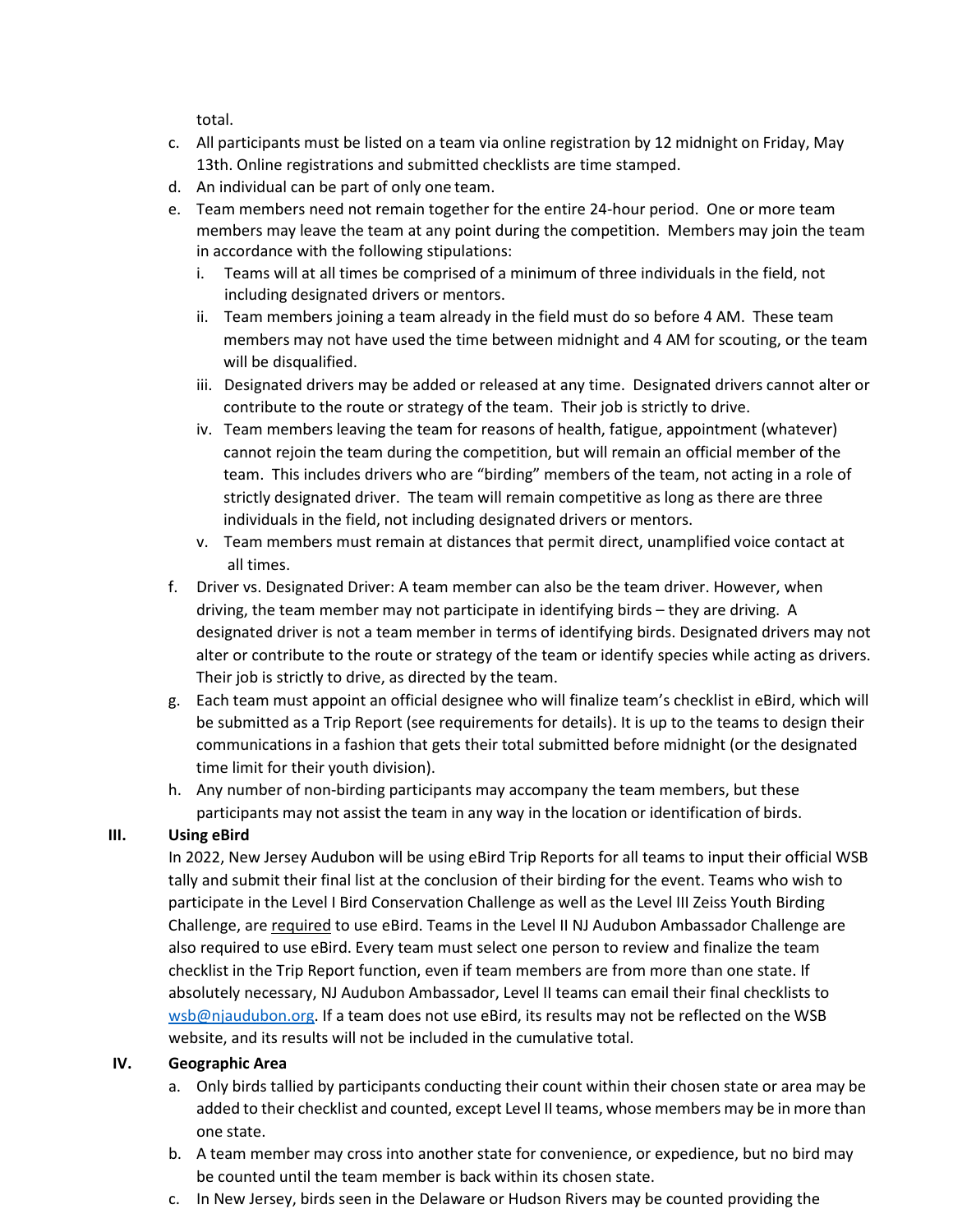observer is standing in New Jersey or short of midpoint on any bridge. The same applies to participants in states that have river borders or are linked to another state by a bridge over a river or bay.

- d. Birds seen in the Delaware Bay or in the Atlantic Ocean to a distance of 100 miles may be counted as long as the team member is within New Jersey territorial waters. The same holds true for coastal states on the Atlantic Flyway.
- e. Teams can only compete in one category. Any Level I team not designating a category at registration will be automatically included under the Boundless Birding category totals.

#### **V. Travel during WSB**

- a. All vehicles except aircraft may be used during the competition. Those competing in the Carbon Footprint Cup or Zeiss Carbon Free Kids categories may not use any motorized conveyances from the time they begin birding until they finish. (See clarifications under these categories).
- b. Participants are not required to travel in the same vehicle, so long as team members are within unamplified voice range when identifying birds.
- c. All team members must comply with the traffic rules and laws that apply to their state. Failure to do so will result in team disqualification.

## **VI. Counting**

- a. Count only full species as defined and indicated by eBird. Non-native or re-established species may only be counted in accordance with the current state Records Committee list in your state. Flagged species must include a written description at minimum in eBird, and a photo or audio recording if possible. All rarities will be vetted by the WSB Judge; the judge's decisions are final as they related to the WSB, even if they are later negated by an eBird reviewer.
- b. Birds must be conclusively identified by sight or sound. A bird identified as to one of a species or group (i.e. scaup either greater or lesser) may be counted as a species, if no other bird in that group appears on your list. FOR EXAMPLE: Scaup, sp. counts as one bird. Greater Scaup and Scaup, sp. still counts as one bird. Greater Scaup and Lesser Scaup count as twospecies. Species not noted on eBird should be noted in the Team comments and/or via an email sent to [wsb@njaudubon.org](mailto:wsb@njaudubon.org) prior to midnight on May 14<sup>th</sup>, such as "WSB Total 151, 150 on eBird plus 1 scaup sp."
- c. Birds counted must be alive, wild and unrestrained. Sick, injured or oiled birds may be counted if still at large in the countryside and not in captive confinement. Eggs do not count asbirds.
- d. Electronic or recorded bird calls (such as iPhones, iPads, any hand-held phones, or similar tools) may not be used to attract birds or entice them to vocalize during the WSB event. To do so will result in elimination of the entire team if reported. Pishing is allowed.
- e. Audio enhancement devices, other than personal hearing aids, may not be used.
- f. Electronic or recorded bird calls may ONLY be used to assist in the identification of birds when not actively birding outdoors (i.e. it is OK when indoors, sitting in a vehicle, traveling between destinations, etc.). Online and phone app-based products may not be consulted until the team or team member has made its identification. They may be used after the fact to confirm the ID. If there is any question, the bird should not be counted.
- g. The use of spotlights, Q-beams or other bright hand-held lights is strictly prohibited at any time during the competition. Small, handheld flashlights may be used as needed for personal safety only (i.e. walking trails or local streets at night).
- h. All birds tallied must be identified by at least two members of the team. Identifications made by just a single team member may not be counted.
- i. Ninety-five percent of all birds recorded by a team must be tallied and identified by all members of the team. In essence, it means that for every twenty birds recorded, one bird may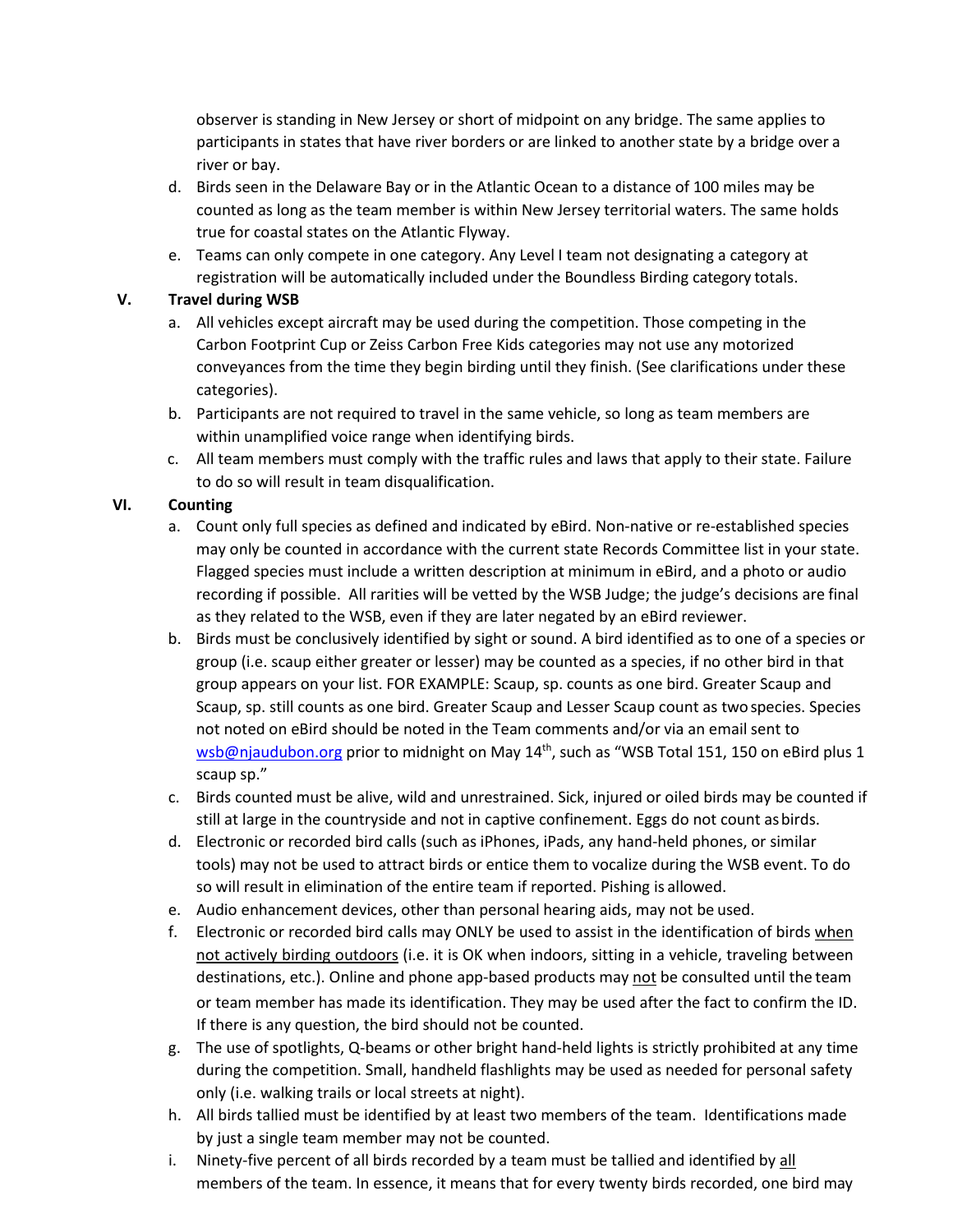be counted that was heard or seen by fewer than every member of the team, but at least two. It is not necessary for all team members to record the same individual bird of any species. For example, if three team members ID a Belted Kingfisher and the fourth does not, the 95% rule applies. If the fourth team member later identifies a different Belted Kingfisher, the 95% rule can be lifted and the species has been recorded unanimously.

- j. The WSB species list was created with New Jersey birding at peak spring migration in mind. It is useful as a reference tool and can be used in the field prior to submitting your list on eBird. Birders in other states should seek a similar list for reference, and share it with the organizers and on a public forum associated with the WSB.
- k. Birds that are deemed regionally restricted, generally rare or otherwise difficult to identify, will require additional documentation such as time of sighting (hh:mm am/pm) and location (general location, nearest town, and county). In New Jersey, these birds are "flagged" on the official WSB checklist with space to provide the information. If "flagged" birds are ID'd in other states where they may be more common, please note "common in this area."
- l. The primary interest of all teams should be the welfare of the birds. No birds, especially endangered, threatened or sensitive species, such as raptors and birds on nests, may be disturbed or harassed at any time before or during the event. See New Jersey's Listing of State and Federally Endangered and Threatened Species

[https://www.nj.gov/dep/fgw/tandespp.htm,](https://www.nj.gov/dep/fgw/tandespp.htm) or the comparable list in your state. Documentation of disturbance or harassment, in the form of a Call of Foul or Protest, will lead to a team disqualification, as well as the potential for team members to be barred from WSB competition the following year or more. While not a complete list, harassment/disturbance includes getting too close to sensitive species such as nesting raptors, flushing birds from nests or cavities, and/or spotlighting birds during nighttime hours. If you witness a participant disturbing birds, you should lodge a ["Call of Foul.](#page-4-0)" See Section X below.

#### **VII. Outside Information**

- a. While the World Series of Birding is a competitive event, the event organizers encourage collaboration and sharing of information using open-source or globally-accessible platforms such as eBird, Twitter, Facebook, Instagram and other non-pay-for-service listserves and bird alerts, such as the What's App that is specifically set up for the WSB. It is strictly prohibited to privately share information between individuals other than team members or between members of one or two teams (i.e. texting a sighting to a participant on another team). NOTE: World Series of Birding event organizers accept no responsibility for unverified bird sightings announced to the public; use of open-source information is a risk that is the sole responsibility of the team.
- b. No participant shall pre-arrange to have someone scout ahead on the day of the event to tell them about staked out birds.

#### **VIII. World Series of Birding Branding Requirements**

a. All teams are required to refer to this event as "New Jersey Audubon's World Series of Birding." Teams raising funds for organizations other than New Jersey Audubon must be officially registered for the event, follow all rules, and reference the event properly while using the official logo. Please see Branding Requirements on the Rules/Forms tab on the WSB website.

#### **IX. Checklist Submission and Team Totals**

a. All competing teams must submit their final list for the day on eBird using the Trip Report function and following the naming protocols outlined in the instructions. Further details about the WSB eBird process are forthcoming. Checklists from non-competing teams also should be submitted via eBird, but if necessary they can be emailed to wsb@njaudubon.org. Email submissions will be time stamped, but may not be reflected in the results in time for the Sunday Awards Brunch. In case of duplicate transmissions, the earliest time stamped document is the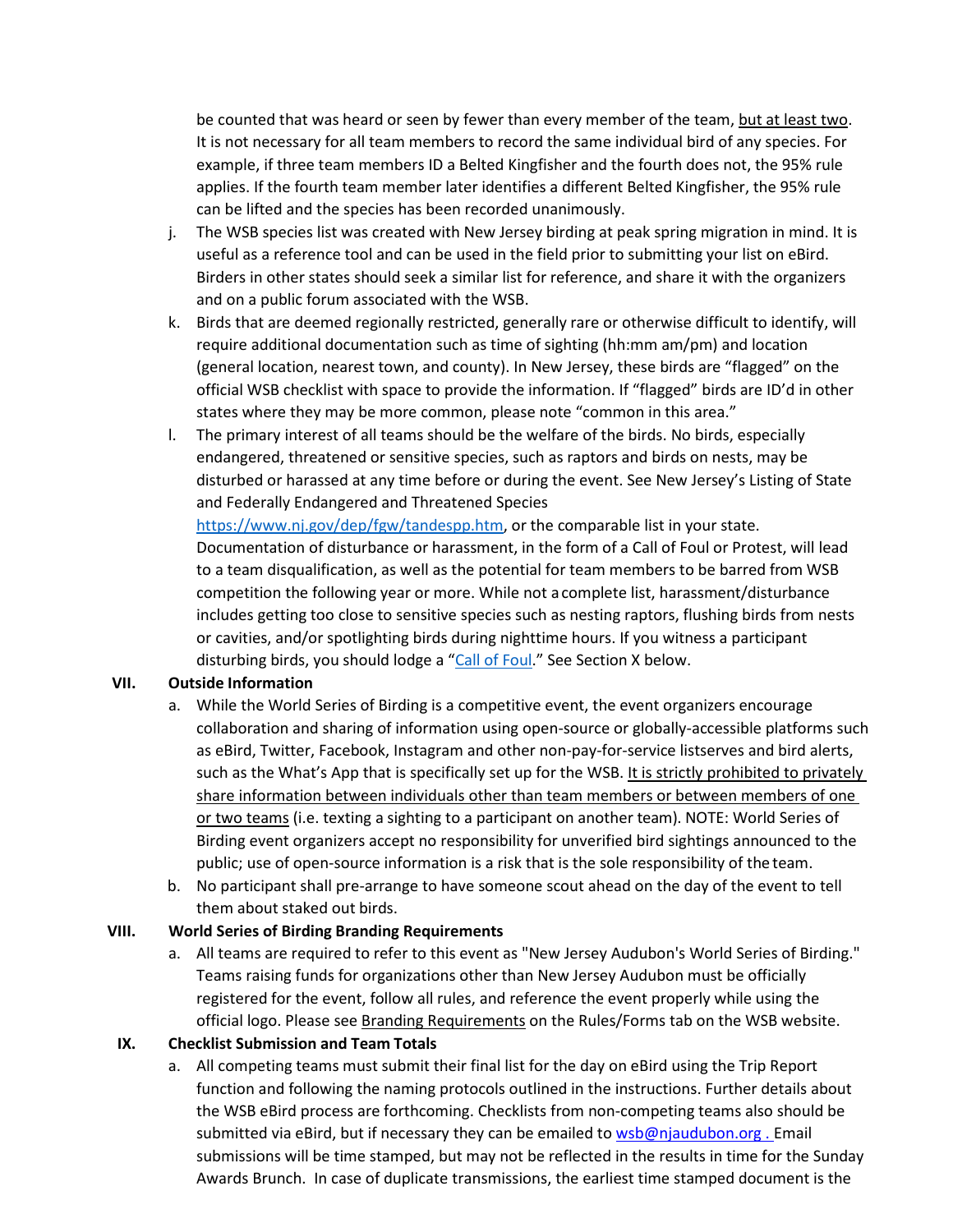only one accepted. If you are unfamiliar with the e-mail process or eBird, be sure to test them at least one week prior to the event, and clearly mark TEST on any email.

- b. Totals are considered final when they are submitted. NO alterations or corrections may be made after checklists have been submitted via eBird or emailed to [wsb@njaudubon.org.](mailto:wsb@njaudubon.org)
- c. In the event of a tie between two teams in a category that is competitive in 2022, the recognition will be shared.

#### <span id="page-4-0"></span>**X. Call of Foul and Protest**

## *Note: A Call of Foul relates to a team or individual not following the rules, whereas a Protest means contesting a team's species total.*

The World Series of Birding strives to maintain the highest ethical standards. All participants in this event are, by the nature of their participation, committed to this ideal. Likewise, accuracy and honesty are fundamental to birding and this event.

If a team or individual team member is perceived to be NOT following WSB rules (either during scouting or on the day of the event), a "Call of Foul" can be brought to WSB event organizers for review and action. In the event that any team's total is for whatever reasons suspect, any *registered* WSB participant may file a "protest" with WSB event organizers. Allegations will be reviewed by a panel of New Jersey Audubon staff and other individuals deemed necessary to review the protest and make a determination.

- a. During the scouting period one week prior to the event, any rules violation should be reported immediately in the form of a written Call of Foul sent to [wsb@njaudubon.org.](mailto:wsb@njaudubon.org) Action in the form of a warning or penalty to the team or individual in question will be determined by the WSB event organizers. Photographic and/or video documentation, as well as the corroboration of others, will be taken into consideration. The final decision is the sole responsibility of WSB event organizers.
- b. If a violation occurs during the event, a written Call of Foul must be received by event organizers no later than 5pm on the Tuesday following the event. The affected team's Captain will be given 5 business days to present a defense of the allegations and the WSB panel will make a ruling within 5 business days of receipt. Because of time considerations, a call of foul or protest may not affect team standings in the days following the event. However, if the evidence warrants, the panel is empowered to adjust a team's standing and/or disqualify a team at a later date.
- c. In the event allegations related to a Call of Foul are found to have substance, the team and its members, or an individual team member, will be banned from WSB participation for a minimum of one year. If the infraction is assessed to have given the team unfair advantage, their record for the year in which the infraction occurred will be voided.
- d. In the event that allegations related to a "protest" are found to have substance, then the following may happen depending on severity: 1) the team's total is adjusted to delete suspect birds from the team list, 2) the team is disqualified; its total, standing and any awards nullified, and/or 3) the team and/or and its members may be banned from any number of future competitions.
- e. The decision of the review panel is considered final.

#### **XI. Conduct – Final Reminders**

- a. Team members must be familiar with the rules of the competition before the event and abide by them at all times.
- b. Team members must count only birds personally and unquestionably identified.
- c. No team or individual team member may intentionally harass or disturb a bird or flush